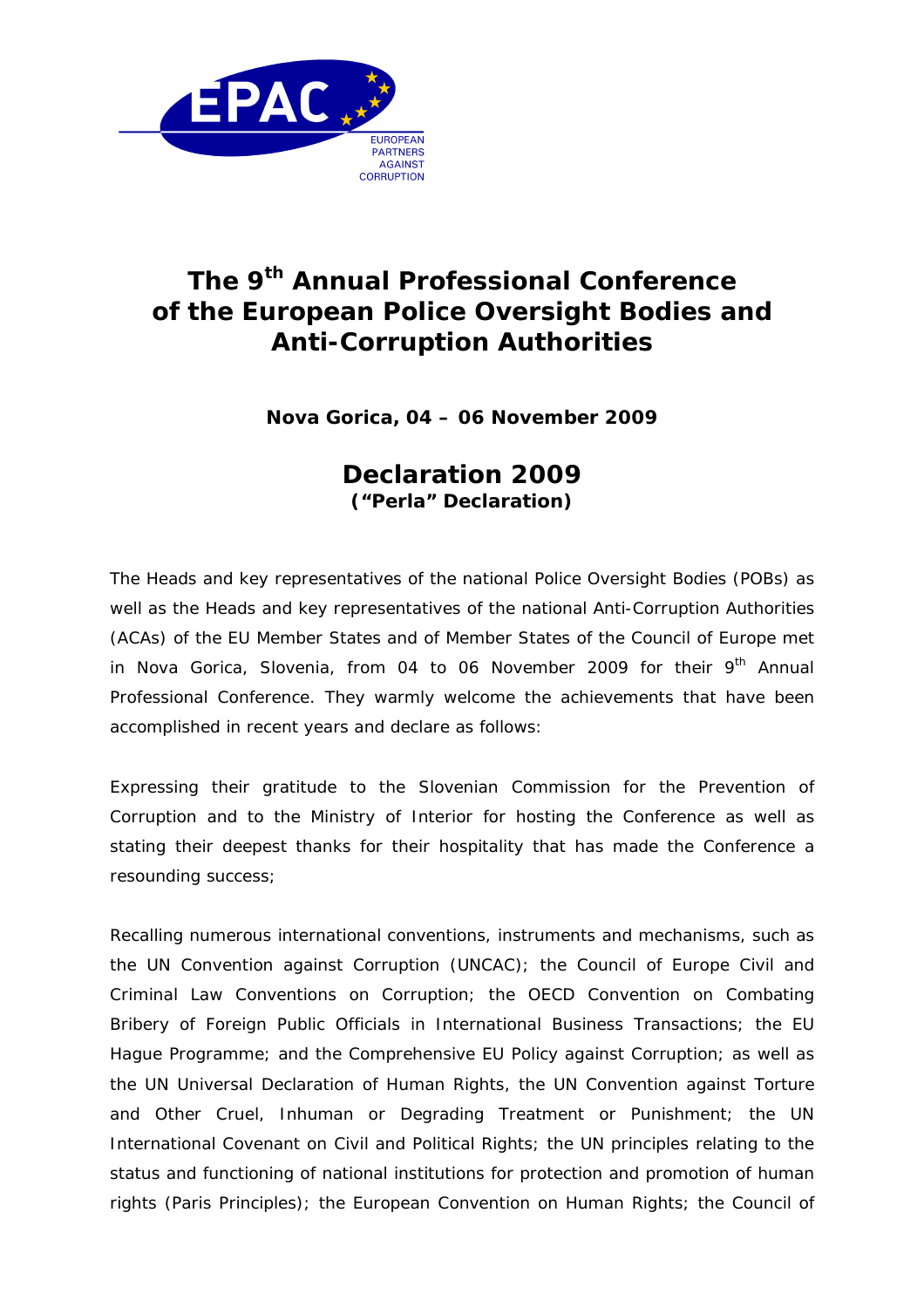Europe European Convention for the Prevention of Torture and Inhuman or Degrading Treatment or Punishment (CPT); and the Charter of Fundamental Rights of the European Union;

*Anticipating* the EU Stockholm Programme (2009) which should contain another call for developing and implementing a comprehensive EU policy against corruption;

*Recalling* EPAC's Vienna Declaration 2004, Lisbon Declaration 2005, Budapest Declaration 2006, Helsinki Declaration 2007, and Manchester Declaration 2008;

*Noting* the relevant decisions of the European Court of Human Rights and the publication on 12 March 2009 of the opinion of the Council of Europe Commissioner for Human Rights concerning the independent and effective determination of complaints against the police;

*Welcoming* that during nearly a decade of solely voluntary informal collaboration, EPAC has always kept on reinforcing a sustainable structure, which culminates in the adoption of its new Constitution at this year's Conference, continuing to allow European POBs and ACAs to intensify their participation in a variety of activities within the Network, including in different working groups;

*Welcoming* the participation of 16 observers from 7 countries and *looking forward to* intensifying their fruitful cooperation with these organizations;

*Endorsing* the participation of organizations of the EU contact-point network against corruption (EACN), acknowledging the EACN's first achievements, especially the adoption of its Constitution, and *affirming* their commitment to further support the EACN's development building upon the existing cooperation between the EPAC:

1. *Reiterate* the necessity that POBs as well as ACAs are given the necessary independence in accordance with the fundamental principles of the respective national legal system;

2. *Promote* an effective system of oversight of policing and *secure* the respect for the rule of law and human rights in all policing and anti-corruption activities;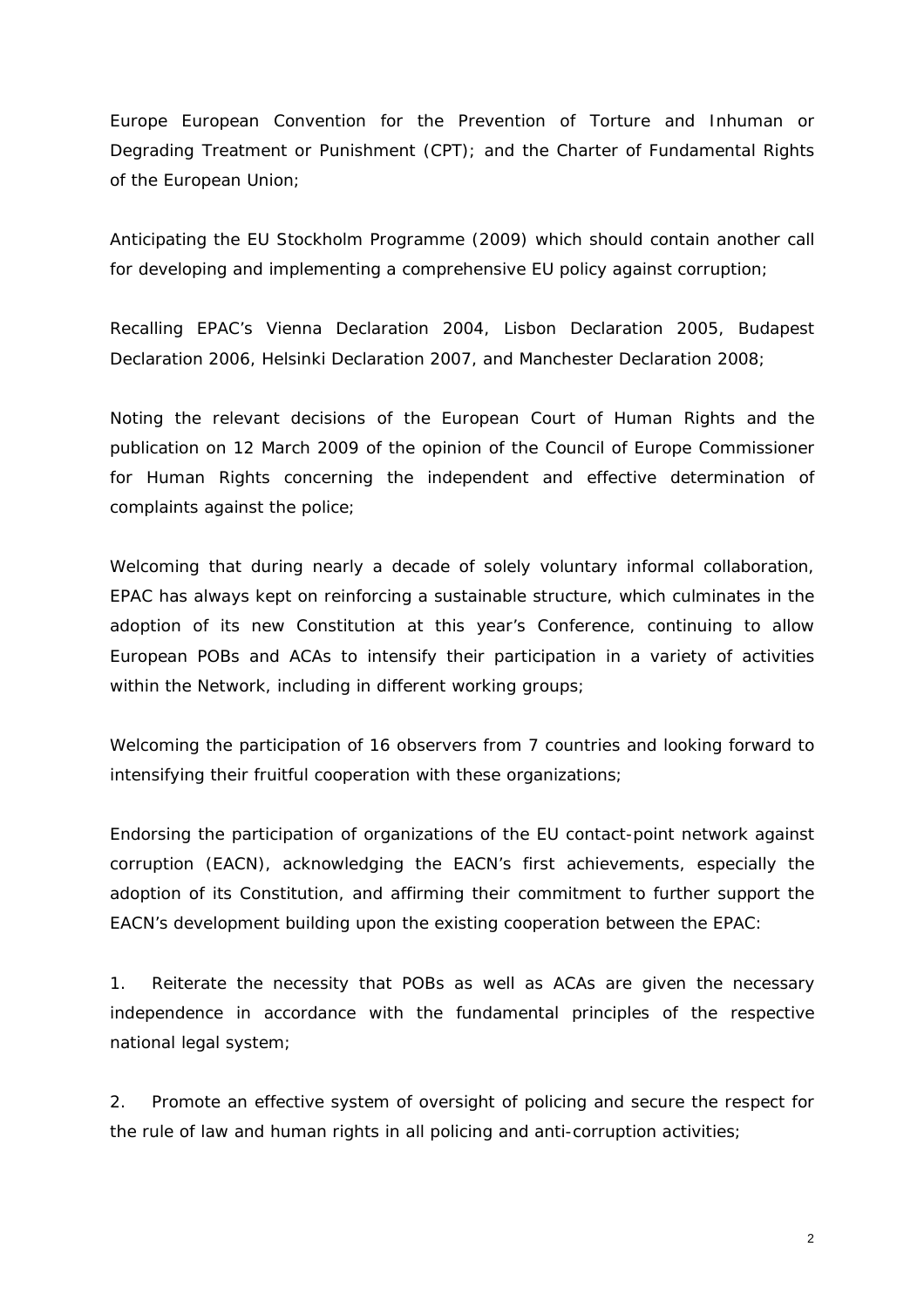3. *Ensure* transparency, accessibility, accountability, legitimacy, impartiality and integrity in all systems created for the oversight of policing and for the anticorruption work;

4. *Continue* to support the development of common standards and principles for POBs as well as ACAs in 2010 with a focus on the promotion of standards by member organizations, and thus *enhance* accountability and legitimacy also beyond their own structures;

5. *Acknowledge and welcome* the work and results of the working groups 'PO principles', chaired by England & Wales, 'Staff Exchange', chaired by Belgium, and 'EPAC/EACN Constitution', chaired by the President;

*6. Invite* all EPAC Partners to participate in one or more of the 2010 EPAC Working Groups: 'EPAC (EACN) Finances WG', chaired by the President, 'Staff Exchange WG', chaired by Belgium, 'AC Standards WG', chaired by Slovenia, 'PO Principles WG', chaired by England & Wales, and – on a voluntary basis – support the Secretariat;

7. *Strengthen* other forms of international cooperation and sustainable exchange of experience and knowledge, in particular by promoting the above mentioned international conventions and mechanisms, thus strengthening the European approach in these instruments also on the operational level;

8. *Call for* the establishment of a robust and effective review mechanism for the UNCAC at the upcoming 3<sup>rd</sup> Conference of the States Parties to the UNCAC in Doha from 9 to 13 November 2009, and *support* further anti-corruption efforts within the framework of the Council of Europe and the OECD;

9. *Welcome* once again the successful development of the annual International Anti-Corruption Summer School, IACSS, in which, in the last three years, more than 150 anti-corruption practitioners from over 40 countries of 4 continents have participated, and where an intensive dialogue between the academic and the operational part of the anti-corruption community has reached a high qualitative level. The IACSS has been promoted through the use of EPAC channels, officially supported by EPAC partners and co-financed by the European Commission;